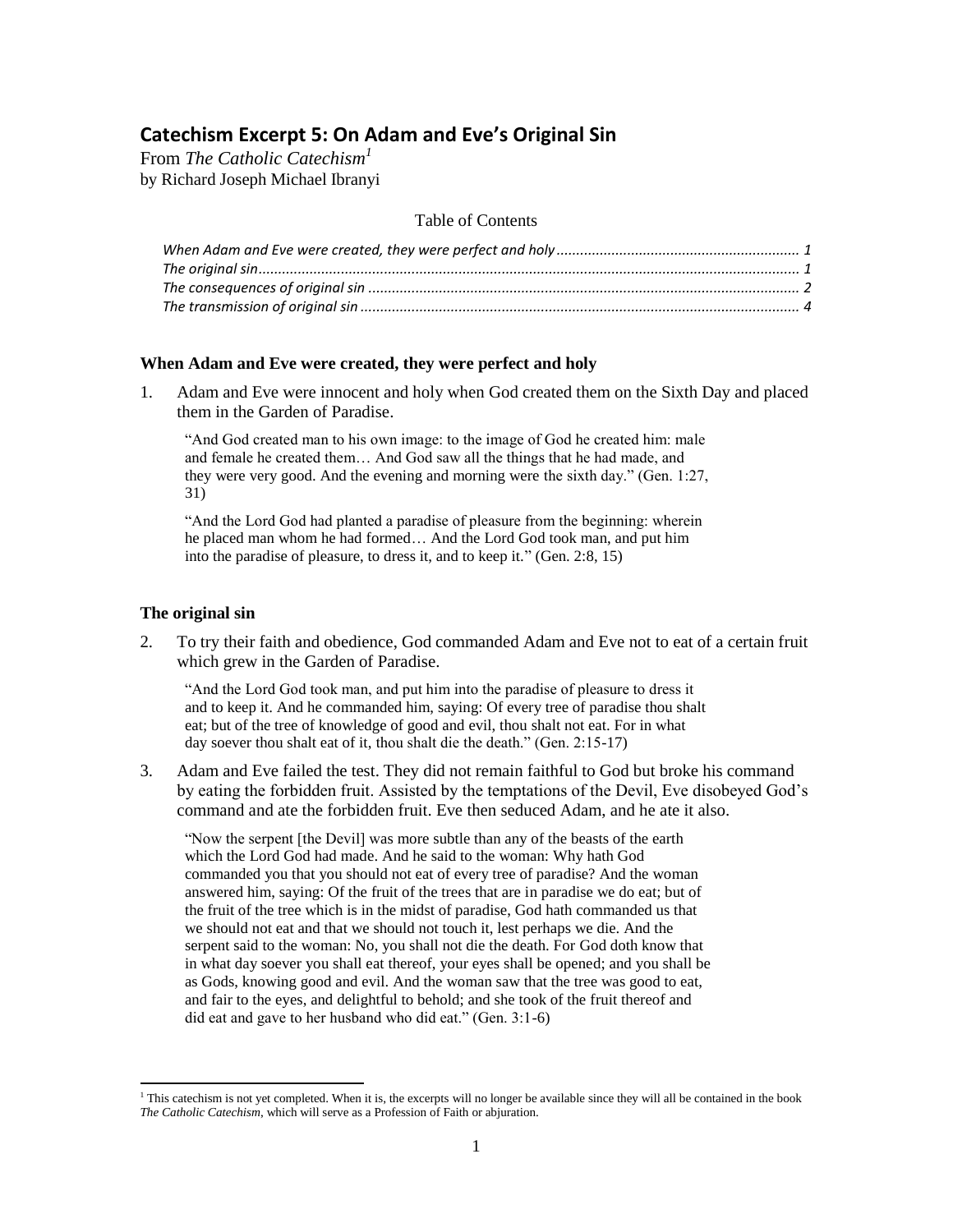- 4. Because of their sin, Adam and Eve lost innocence and holiness; were doomed to suffer misery, pain, and death; were cast out of the Garden of Paradise; were banned from entering heaven; and were on the road to everlasting damnation. This deadly sin is called the original sin.
- 5. Through the disobedience of our first parents, men inherit their original sin and its punishments, as they should have shared in their holiness and happiness if they had remained faithful and holy.

Job says, "Can man…that is born of a woman appear clean?" (Job 25:4)

King David says, "For behold I was conceived in iniquities, and in sins did my mother conceive me." (Ps. 50:7)

St. Paul says, "Wherefore as by one man [Adam] sin [original sin] entered into this world, and by sin death; and so death passed upon all men in whom all have sinned." (Rom. 5:12)

6. It is a dogma that Jesus was preserved from inheriting original sin. And it is an allowable and most probable opinion that the Blessed Virgin Mary, through the merits of her Divine Son, was preserved from inheriting original sin. This privilege is called her Immaculate Conception.<sup>2</sup>

Jesus said that the devil had no power over him, and thus Jesus was free from all sins: "For the prince of this world [Satan] cometh, and in me he hath not anything." (Jn. 14:30)

St. Paul says that Jesus is "in all things like as we are, [but] without sin." (Heb. 4:15) And he says that Jesus "knew no sin." (2 Cor. 5:21)

## <span id="page-1-0"></span>**The consequences of original sin**

7. The consequences of original sin and its deadly guilt in the soul makes men children of the Devil and thus places them in the way of damnation. And it causes misery, pain, sickness, eventual death to their bodies; the weakening of their will; the darkening of their understanding; and a strong inclination to evil.

After Adam and Eve committed the original sin, God said to Eve: "I will multiply thy sorrows and thy conceptions; in sorrow shalt thou bring forth children and thou shalt be under thy husband's power, and he shall have dominion over thee." And to Adam he said: "Because thou hast hearkened to the voice of thy wife and hast eaten of the tree whereof I commanded thee that thou shouldst not eat, cursed is the earth in thy work; with labor and toil shalt thou eat thereof all the days of thy life. Thorns and thistles shall it bring forth to thee; and thou shalt eat the herbs of the earth. In the sweat of thy face shalt thou eat bread till thou return to the earth, out of which thou wast taken: for dust thou art, and into dust thou shalt return." (Gen. 3:16-19)

8. Original sin and all the punishment due to sins are remitted by sanctifying grace when men are baptized into the Catholic Church, which makes them children of God, places them in the way of salvation, and opens to them the gates of heaven.

"Jesus answered: Amen, amen I say to thee, unless a man be born again of water and the Holy Spirit, he cannot enter into the kingdom of God." (Jn. 3:5)

 $\overline{a}$ <sup>2</sup> Because Pius IX was an apostate antipope, his attempted infallible definition on the Immaculate Conception, in 1854 in his encyclical *Ineffabilis Deus*, was null and void. However, I firmly believe that the next pope will infallibly define the Immaculate Conception and thus make it a dogma.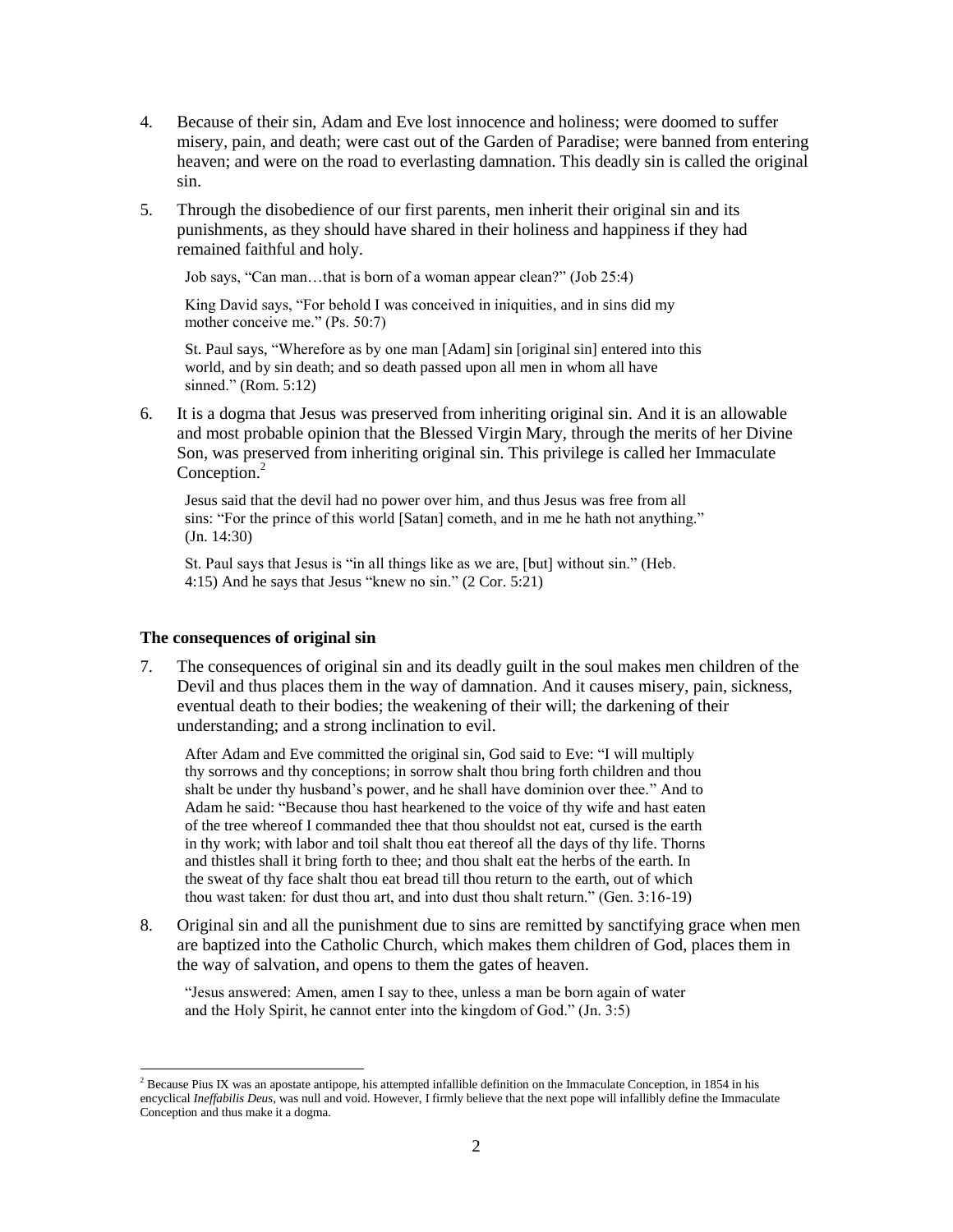On Pentecost Day, St. Peter said, "Repent and be baptized, every one of you, in the name of Jesus Christ for the remission of your sins; and you shall receive the gift of the Holy Spirit." (Acts 2:38)

- 9. Baptisms outside the Catholic Church only bestow the indelible mark but do not remit sins and the punishment due to sins and hence the recipients still have original sin. But as soon as they enter the Catholic Church, the sanctifying grace of baptism remits their original sin and all the punishment due to their sins.
- 10. However, after original sin is remitted in the soul, the other consequences of original sin still remain; that is, misery, pain, sickness, eventual death to the body; the weakening of the will; the darkening of the understanding; and a strong inclination to evil. This is called the concupiscence of the flesh.

The Book of Wisdom says, "For the corruptible body is a load upon the soul, and the earthly habitation presseth down the mind that museth upon many things." (Wis. 9:15)

St. Paul says: "For which cause we faint not; but though our outward man [our body] is corrupted, yet the inward man [our soul] is renewed day by day. (2 Cor. 4:16) I say then, walk in the spirit, and you shall not fulfill the lusts of the flesh. For the flesh lusteth against the spirit and the spirit against the flesh, for these are contrary one to another. (Gal. 5:16-17)"

Jesus, son of Sirach, says: "Great labour is created for all men and a heavy yoke is upon the children of Adam from the day of their coming out of their mother's womb until the day of their burial into the mother of all. Their thoughts and fears of the heart, their imagination of things to come, and the day of their end; from him that sitteth on a glorious throne unto him that is humbled in earth and ashes; from him that weareth purple and beareth the crown even to him that is covered with rough linen: wrath, envy, trouble, unquietness, and the fear of death, continual anger, and strife, and in the time of rest upon his bed, the sleep of the night changeth his knowledge. A little and as nothing is his rest, and afterward in sleep, as in the day of keeping watch. He is troubled in the vision of his heart, as if he had escaped in the day of battle. In the time of his safety he rose up, and wondereth that there is no fear. Such things happen to all flesh, from man even to beast, and upon sinners are sevenfold more. Moreover, death, and bloodshed, strife, and sword, oppressions, famine, and affliction, and scourges." (Eccus. 40:1-9)

11. Concupiscence and its temptations are not sins, but men sin when they give in and consent to them.

St. James says, "But every man is tempted by his own concupiscence, being drawn away and allured. Then when concupiscence hath conceived, it bringeth forth sin. But sin, when it is completed, begetteth death." (Ja. 1:14-15)

St. Paul says: "Let not sin therefore reign in your mortal body, so as to obey the lusts thereof. Neither yield ye your members as instruments of iniquity unto sin; but present yourselves to God, as those that are alive from the dead, and your members as instruments of justice unto God. (Rom. 6:12-13) Be not overcome by evil, but overcome evil by good. (Rom. 12:21)"

12. God's grace and men's cooperation by obeying all of God's commandments protects them from the consequences of original sin by strengthening their weakened will, enlightening their darkened understanding, lessening or removing their strong inclination to evil, and helping them to endure misery, sickness, and pain.

St. John says, "For this is the charity of God, that we keep his commandments; and his commandments are not heavy. For whatsoever is born of God, overcometh the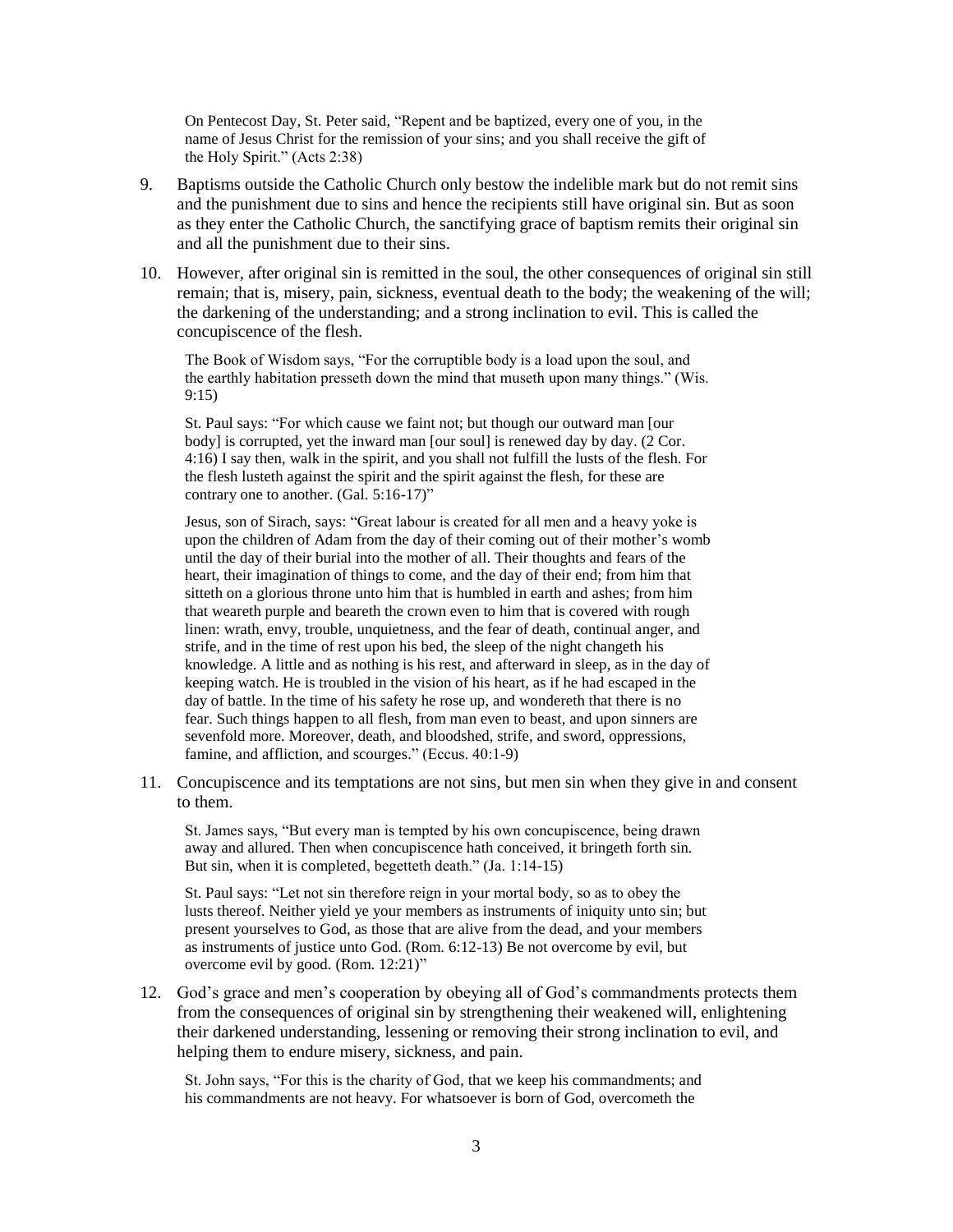world [concupiscence and temptations]; and this is the victory which overcameth the world, our faith. Who is he that overcometh the world, but he that believeth that Jesus is the Son of God?" (1 Jn. 5:3-5)

St. Paul says: "I know both how to be brought low, and I know how to abound; everywhere, and in all things I am instructed both to be full and to be hungry, both to abound and to suffer need. I can do all things in him who strengtheneth me. (Phili. 4:12-13) Who then shall separate us from the love of Christ? Shall tribulation? or distress? or famine? or nakedness? or danger? or persecution? or the sword? (As it is written: For thy sake we are put to death all the day long. We are accounted as sheep for the slaughter.) But in all these things we overcome because of him that hath loved us. For I am sure that neither death, nor life, nor angels, nor principalities, nor powers, nor things present, nor things to come, nor might, nor height, nor depth, nor any other creature shall be able to separate us from the love of God, which is in Christ Jesus our Lord. (Rom. 8:35-39)"

The Book of Wisdom says: "For the thoughts of mortal men are fearful, and our counsels uncertain. For the corruptible body is a load upon the soul, and the earthly habitation presseth down the mind that museth upon many things. And hardly do we guess aright at things that are upon earth, and with labor do we find the things that are before us. But the things that are in heaven, who shall search out? And who shall know thy thought, except thou give wisdom, and send thy Holy Spirit from above: And so the ways of them that are upon earth may be corrected, and men may learn the things that please thee? For by wisdom they were healed, whosoever have pleased thee, O Lord, from the beginning." (Wis. 9:14-19)

The Book of Wisdom also says, "She [God's grace and true wisdom (the Catholic faith)] kept him safe from his enemies, and she defended him from seducers, and gave him a strong conflict, that he might overcome, and know that wisdom is mightier than all." (Wis. 10:12)

13. If men save their souls and thus die in a state of grace, their souls will be perfect and holy and thus have no consequences of original sin. And their resurrected bodies during the General Judgment will be glorified and thus holy and perfect and will have no concupiscence and hence will have no consequences of original sin.

St. Paul says, "So also is the resurrection of the dead. It is sown in corruption, it shall rise in incorruption. It is sown in dishonour, it shall rise in glory. It is sown in weakness, it shall rise in power. It is sown a natural body, it shall rise a spiritual body." (1 Cor. 15:42-44)

### <span id="page-3-0"></span>**The transmission of original sin**

l

14. Original sin comes from Adam and Eve and is transmitted from men to men by generation, by procreation.

God commanded Adam and Eve to "increase and multiply and fill the earth." (Gen. 1:28)

- 15. Procreation produces bodies some time after the male seed unites with the female egg. But souls are created by God within the bodies prepared for them.<sup>3</sup>
- 16. God does not inject original sin into the souls he creates within their bodies because God is not the author of sin and because original sin comes from man and not from God. Hence it is the body that transmits original sin to its soul the instant its soul is created within its body

<sup>3</sup> See RJMI book *Life Begins in the Womb*: The Dogma That the Body Is Conceived First and Then after Some Time the Soul Is Created in Its Body.